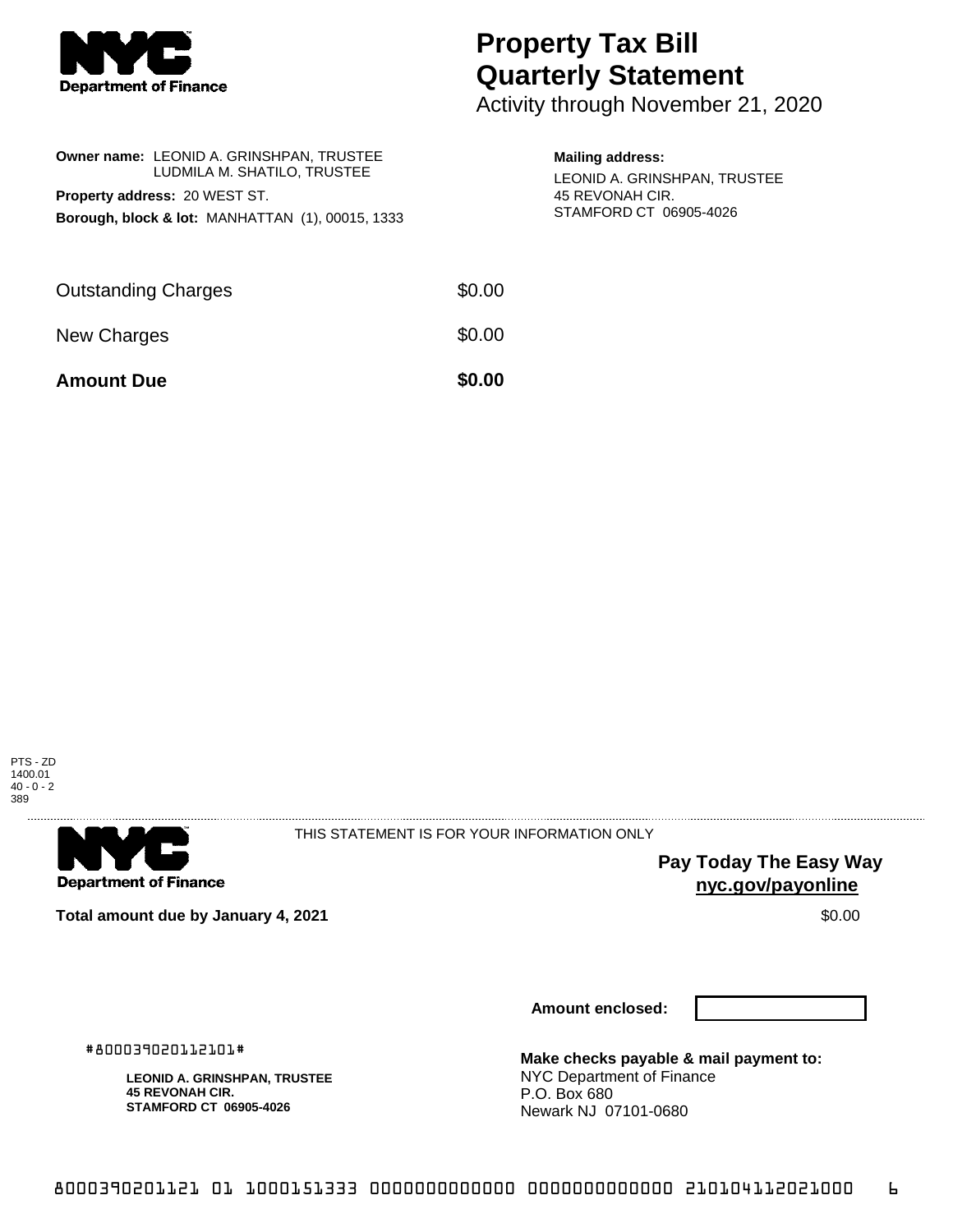

| <b>Previous Charges</b>                                                    |                      |                 | Amount                          |
|----------------------------------------------------------------------------|----------------------|-----------------|---------------------------------|
| Total previous charges including interest and payments                     |                      |                 | \$0.00                          |
| <b>Current Charges</b>                                                     | <b>Activity Date</b> | Due Date        | Amount                          |
| <b>Finance-Property Tax</b><br><b>Adopted Tax Rate</b><br>Payment Adjusted | 01/01/2021           | 01/01/2021      | \$0.00<br>$$ -80.76$<br>\$80.76 |
| <b>Total current charges</b>                                               |                      |                 | \$0.00                          |
| <b>Tax Year Charges Remaining</b>                                          | <b>Activity Date</b> | Due Date        | Amount                          |
| <b>Finance-Property Tax</b><br><b>Adopted Tax Rate</b>                     |                      | 04/01/2021      | \$0.00<br>$$ -80.76$            |
| <b>Early Payment Discount</b><br>Payment Adjusted                          | 01/01/2021           | 04/01/2021      | \$0.81<br>\$79.95               |
| Total tax year charges remaining                                           |                      |                 | \$0.00                          |
| <b>Overpayments/Credits</b>                                                | <b>Activity Date</b> | <b>Due Date</b> | Amount                          |
| <b>Credit Balance</b>                                                      |                      | 07/01/2020      | $$-160.71$                      |
| Total overpayments/credits remaining on account                            |                      |                 | \$160.71                        |

You must apply for a refund or a transfer of credits resulting from overpayments within six years of the date of **the overpayment or credit. Please note that overpayments and credits are automatically applied to unpaid taxes.**

## **Home banking payment instructions:**

- 1. **Log** into your bank or online bill pay website.
- 2. **Add** the new payee: NYC DOF Property Tax. Enter your account number, which is your boro, block and lot, as it appears here: 1-00015-1333 . You may also need to enter the address for the Department of Finance. The address is P.O. Box 680, Newark NJ 07101-0680.
- 3. **Schedule** your online payment using your checking or savings account.

## **Did Your Mailing Address Change?** If so, please visit us at **nyc.gov/changemailingaddress** or call **311.**

When you provide a check as payment, you authorize us either to use information from your check to make a one-time electronic fund transfer from your account or to process the payment as a check transaction.